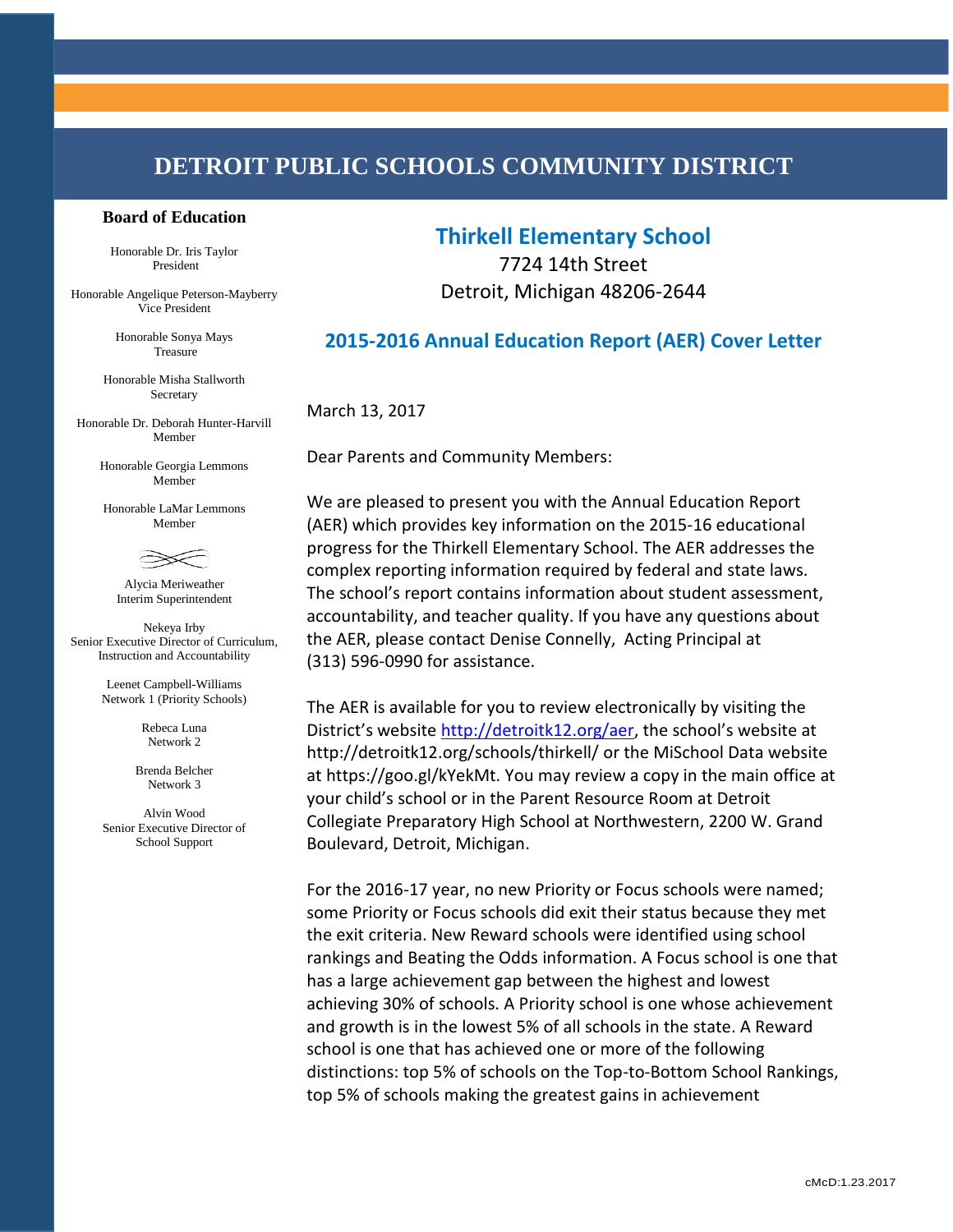(improvement metric), or "Beating the Odds" by outperforming the school's predicted ranking and/or similar schools. Some schools are not identified with any of these labels. In these cases, no label is given. Our school was identified as a Priority school.

The key challenges for our school are as follows:

#### **We did not meet the 90% attendance rate goal.**

The attendance rate for the All Students subgroup is 87.30%.

#### **We did not test 95% of our students.**

Only 93.88% of the All Students; 94.02% of the African American; 93.75% of the Economically Disadvantaged and 83.33% of the Students with Disabilities subgroups were assessed in English Language Arts.

Only 88.30% of the All Students; 88.32% of the African American; 88.49% of the Economically Disadvantaged and 77.78% of the Students with Disabilities subgroups were assessed in mathematics.

Only 93.75% of the All Students; 93.70% of the African American and 93.58% of the Economically Disadvantaged subgroups were assessed in science.

Only 85.59% of the All Students; 85.59% of the African American and 86.05% of the Economically Disadvantaged subgroups were assessed in science.

### **We did not attain Differentiated target achievement goals for all subgroups of students in English Language Arts.**

Only 0.00% of the Bottom 30% and 10.26% subgroups met the Differentiated target in English Langauge Arts.

### **We did not attain Differentiated target achievement goals for all subgroups of students in mathematics.**

Only 14.80% od the All Students; 0.00 of the Bottom 30%; 13.52% of the Economically Disadvantaged and 10.81% of the Students with Disabilities subgroups met the Differentiated target in mathematics.

### **We did not attain Differentiated target achievement goals for all subgroups of students in science.**

Only 1.89% of the All Students; 0.00% of the Bottom 30%; 1.89% of the African American and 2.22% of the Economically Disadvantaged subgroups met the Differentiated target in science.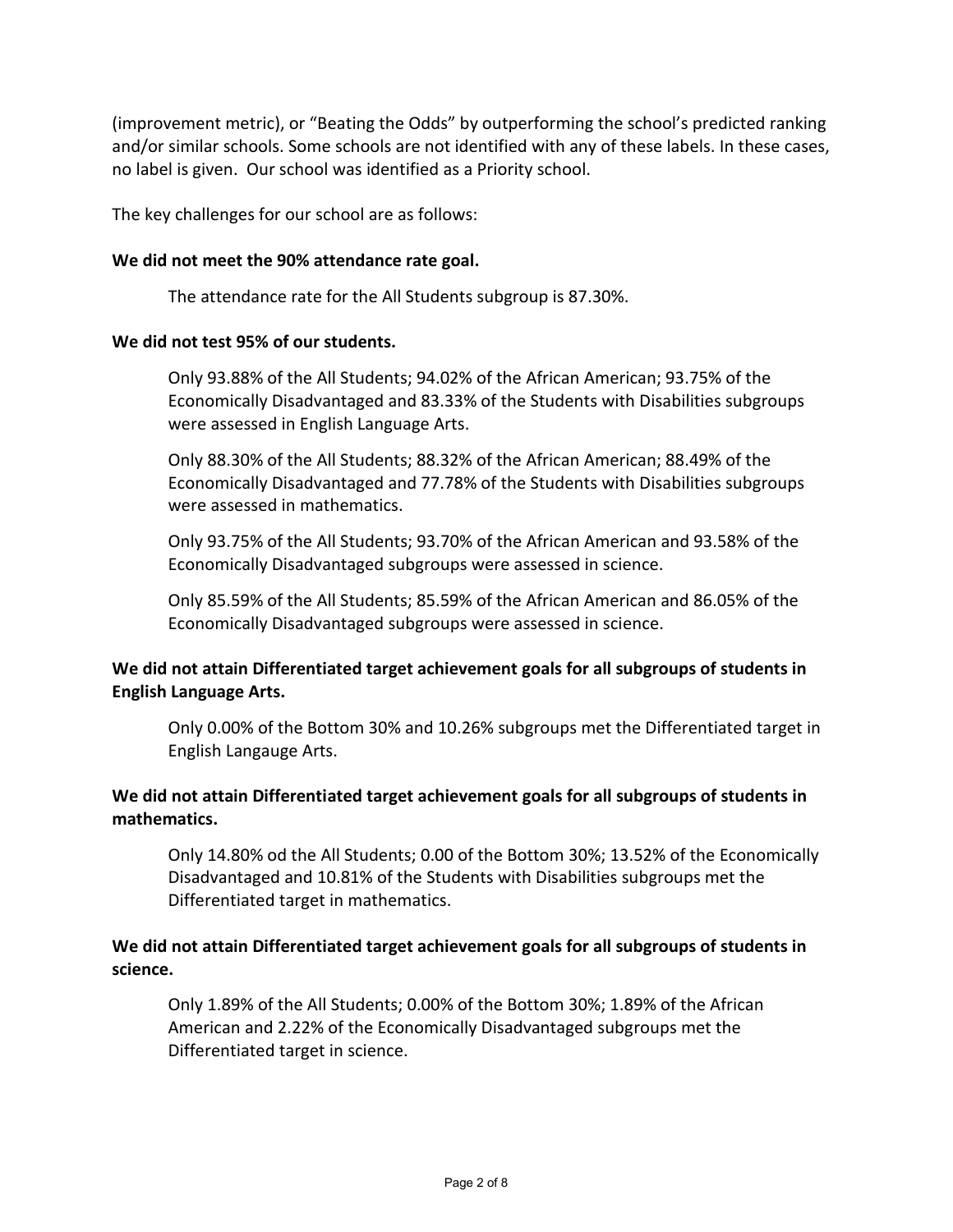**We did not attain Differentiated target achievement goals for all subgroups of students in social studies.**

Only 9.89% of the All Students; 0.00% of the Bottom 30%; 9.89% of the African American and 7.14% of the Economically Disadvantaged subgroups met the Differentiated target in social studies.

We are actively working to address our Michigan School Scorecard issues, accelerate student achievement and close persistent gaps in achievement. The Thirkell staff will work to increase the rigor of instruction in ELA, Mathematics, Science and Social Studies by using our data to identifying the level of each standard and learning target. Once this has been done classroom activities, assignments and assessments will be aligned to the level of cognitive complexity reflected in the standard or learning target. It is our goal ensure that all students at Thirkell are successful.

We are actively working to address our assessment participation and attendance challenges, accelerate student achievement and close the persistent gaps in achievement. Improving student attendance and truancy prevention is a priority for our school.

## **Parent Involvement**

Parents are involved in all decision-making through monthly communication. Teachers communicate regularly with all parents through phone calls, emails, classroom newsletters, student progress reports and student report cards. Thirkell Elementary/Middle School will continue to work with the Parent Advisory Council on Student Achievement (PASCA). We will encourage parents to attend professional development for reading and mathematics and learn tips for helping students with homework. We will facilitate workshops that assist parents with analyzing student data and how to implement learning strategies. Parents will be engaged in workshops and activities that are practical and will result in parent support at home.

State law requires that we also report additional information.

# **Process for Assigning Pupils to the Schools**

## **Open Enrollment Initiative**

Detroit Public Schools Community District has an "Open Enrollment Initiative." This initiative allows students to elect to attend any Detroit Public School Community District school without being required to live within the boundary for that school. The "Open Enrollment Initiative" does not apply to the Examination High Schools or Application Schools. Parents may enroll their child(ren) in the school of their interest as long as the school has not reached capacity for their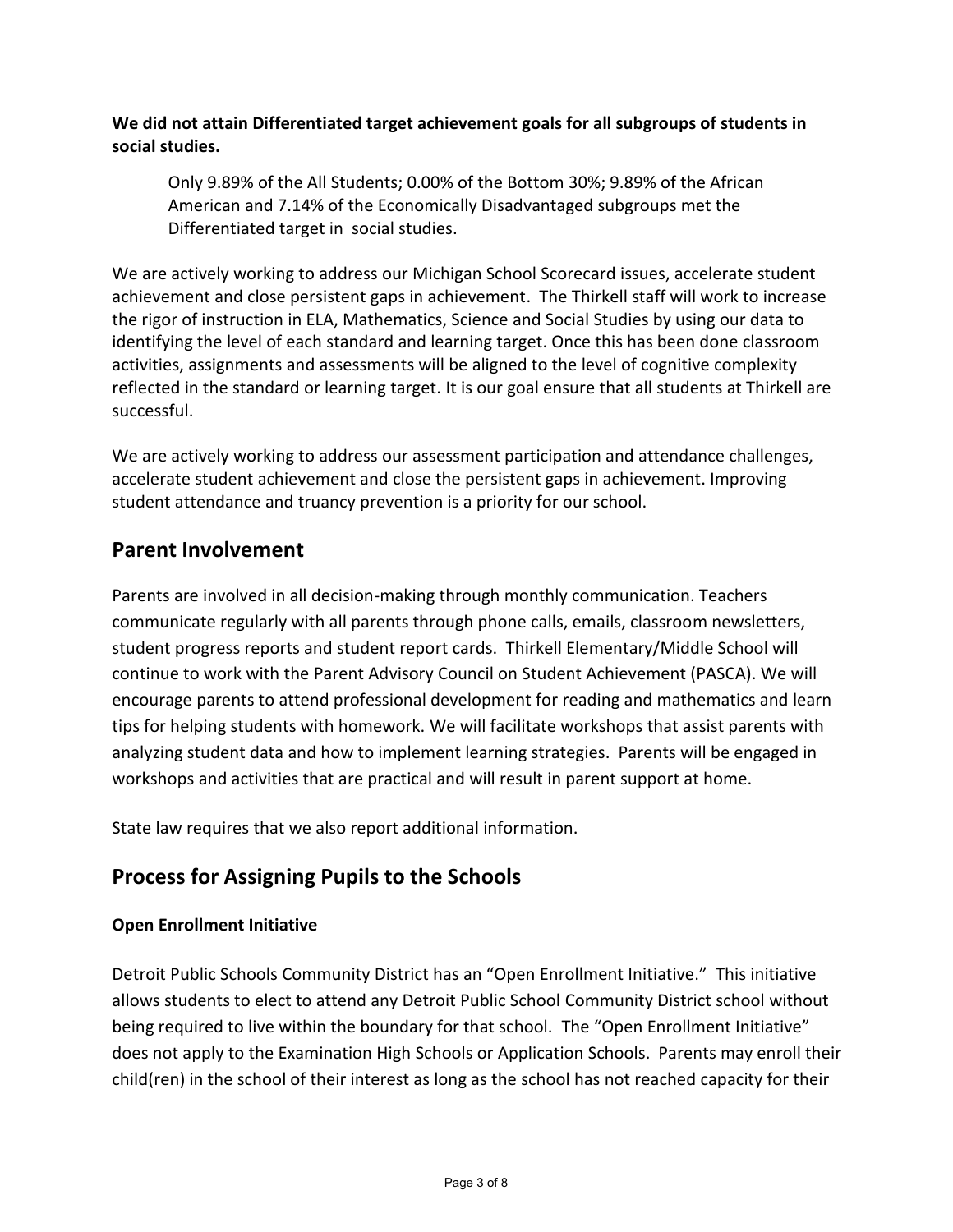# **Process for Assigning Pupils to the Schools (Continued):**

particular grade. Enrollment preference is given to students who live within the boundary of a school. It should also be noted that transportation will not be provided for students who select a school outside of the boundary of their home school. "Open Enrollment Initiative" resources can be found on our website at: [http://detroitk12.org/resources/prospective\\_students/](http://detroitk12.org/resources/prospective_students/)

### **Application Schools**

Detroit Public Schools Community District has twenty-two (22) schools that require an application for enrollment. Families can apply during the application process window. Applications are open to families of current Detroit Public Schools Community District students as well as those newly enrolling or attending school elsewhere. The District uses one application for its Application Schools. Please note requirements on the application for submission of report cards, test data, transcripts, essay and Grade Point Average information. Schools also may have other individual entry requirements. Be prepared to provide behavior reports.

### **Examination High Schools**

During the Examination High Schools application window, all 8th grade students attending public and non-public schools are eligible to apply for admission to the 9th grade at Cass Technical High School, Renaissance High School and Martin Luther King, Jr. Senior High School's Mathematics, Science and Applied Technology (MSAT) and Center for International Studies and Commerce programs. Residency is not required. During the beginning of the school year, students must complete and submit an application to take the placement examination.

An application is available at:

- All Detroit Public Libraries
- All Detroit Public Schools Community District's Middle Schools
- Detroit Public Schools Community Districts' Parent Resource Centers
- Detroit Public Schools Community District Research and Assessment Office located in the Support Services Complex Building A - 1425 East Warren Avenue

Students must submit an application to be eligible to take the examination. Completed applications and all required documents must be submitted to the student's current school or the Detroit Public Schools' Office of Research and Assessment. Detroit Public Schools Community Districts' students who submit an application will test at their middle school. Non-Detroit Public Schools Community Districts' students who submit an application will be notified of their testing date and location by mail. Applications may be mailed.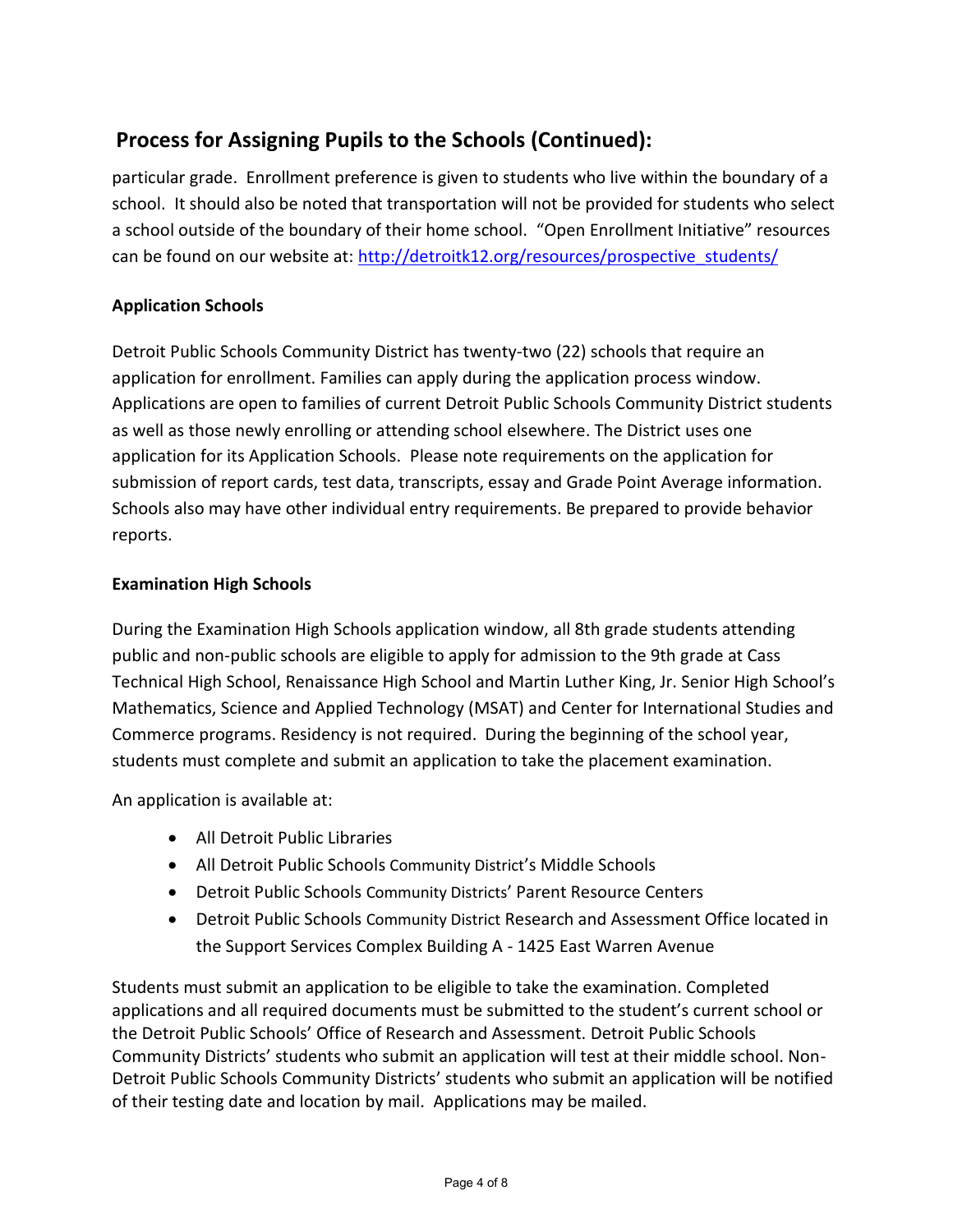## **School Improvement Status**

| <b>School Year</b> | <b>School Improvement Status</b> |  |
|--------------------|----------------------------------|--|
| 2015-2016          | <b>Priority</b>                  |  |
| 2014-2015          | N/A                              |  |

We will continue to work towards meeting our School Improvement Plan goals in English Language Arts, mathematics, science and social studies. Research-based strategies, comprehensive data analyses and data driven decision-making drives our school improvement efforts.

## **Detroit Public School Community District's Core Curriculum**

Detroit Public School Community District's Academic Plan will provide guidance to align all resources in the interest of student achievement and support. Consistent with the Academic Plan is an aggressive plan designed to accelerate the rate of student achievement and to ensure that students graduate with the academic and social skills necessary for success in college and the workplace. The plan is organized around five Pillars of Excellence.

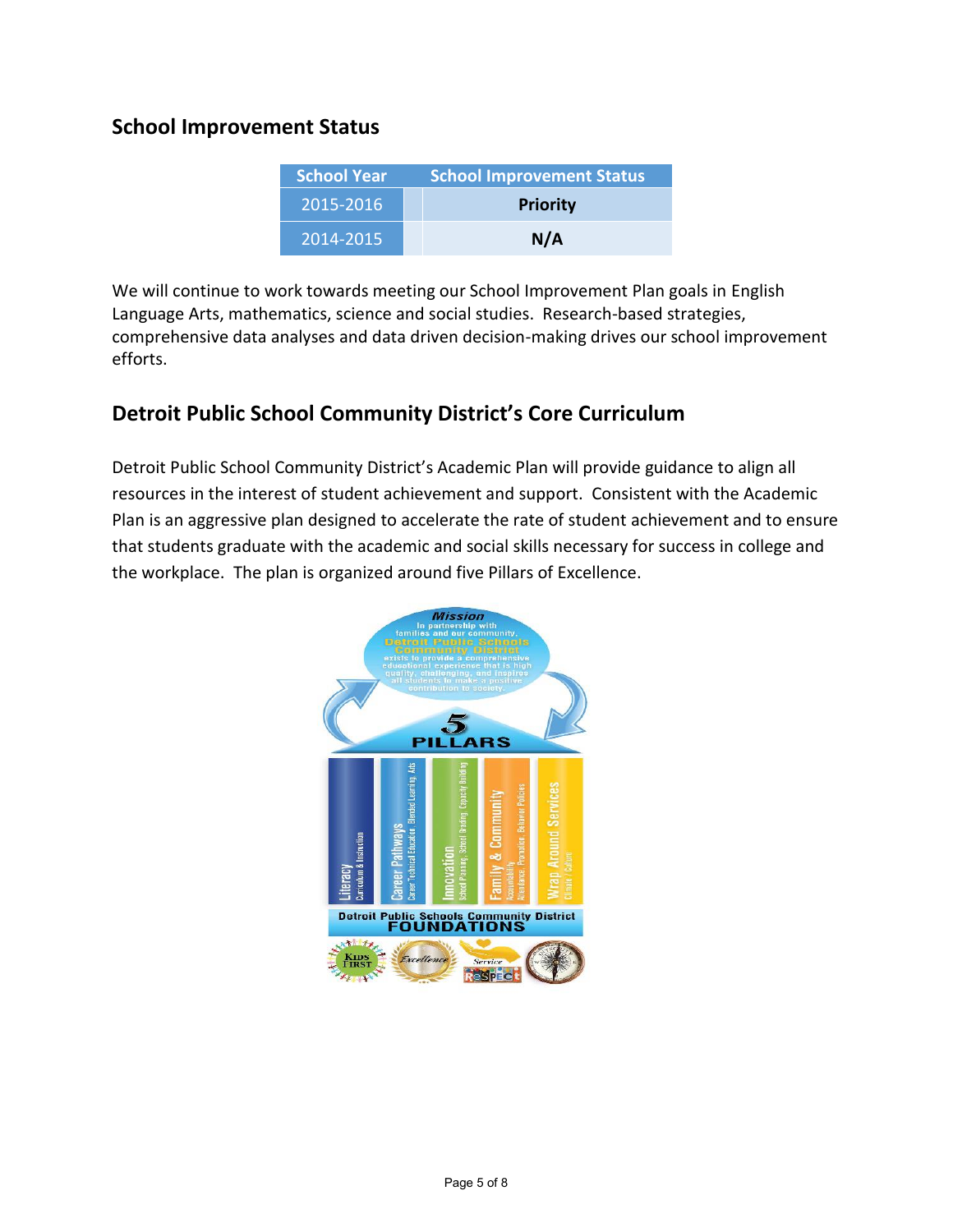#### **Pillar 1: Literacy**

Provide a continuum of learning, enabling individuals to acheive their goals, to develop their knowledge and potential, and to participate fully in their community and wider society.

#### **Pillar 2: Career Pathways**

Provide students with a context for studying traditional academics and learning the skills psecific to a career.

#### **Pillar 3: Innovation**

Create a shift in mindset to ensure staff is encouraged to: be flexible; try something new, and explore new ways of thinking.

#### **Pillar 4: Family & Community**

Enhance and enrich positive relationships for all stakeholders.

#### **Pillar 5: Wrap Around Services**

Ensure every student received appropriate support to elevate their social, emotional, and academic performance.

## **Access to the Core Curriculum**

The instructional strategies and grade level expectations are aligned to the Michigan Department of Education standards (science and social studies) and Common Core State Standards (mathematics and English language arts). This represents the core curriculum for Detroit Public Schools Community District which is supported by the texts, materials, computer software and other school level resources used daily in the classrooms. All of the professional development activities are aligned to the core curriculum and/or standards. The implementation is a process delineated in the District Academic Plan at: [\(http://detroitk12.org/content/wp-content/uploads/2016/11/ACADEMIC-PLAN-Executive-](http://detroitk12.org/content/wp-content/uploads/2016/11/ACADEMIC-PLAN-Executive-Summary-FINAL-2.pdf)[Summary-FINAL-2.pdf](http://detroitk12.org/content/wp-content/uploads/2016/11/ACADEMIC-PLAN-Executive-Summary-FINAL-2.pdf)). This plan serves as the framework for each school's academic achievement plan. The frequent monitoring of the implementation of these plans are conducted by the school diagnostic visits, review of the benchmark assessments, use of the teacher evaluation tool and adherence to the pacing calendar. The public may access the core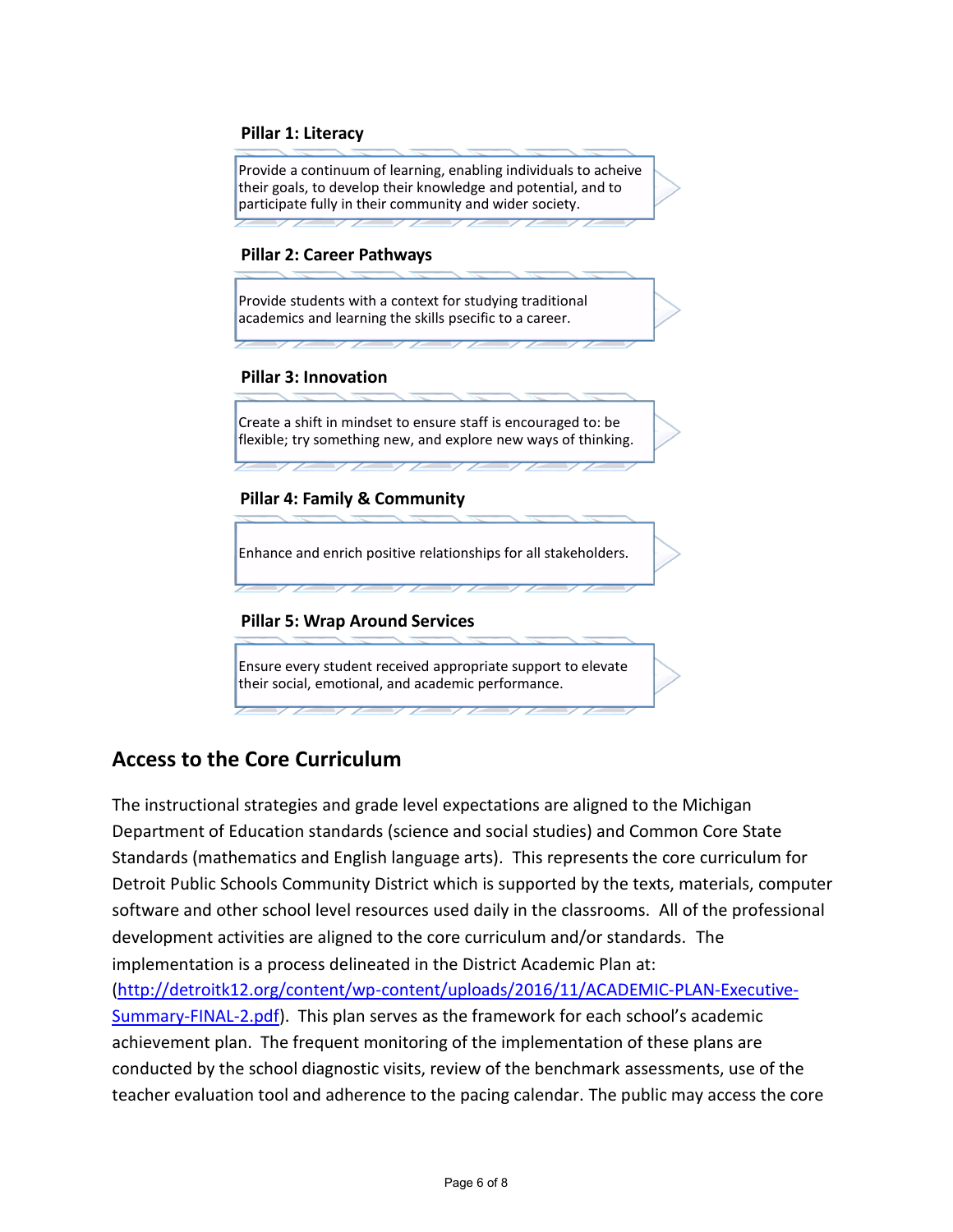# **Access to the Core Curriculum (Continued)**

curriculum via our public website [www.detroitk12.org](http://www.detroitk12.org/) and then click on the link to the individual academic offices.

Parents/Guardians are offered classes through Parent University to increase parenting skills, early childhood literacy, adult literacy and GED. During the school year, the Parent Resource Centers are a valuable resource that allow parents and other community members to participate in regular and on-going informational and participatory sessions focused on curriculum and instruction. The Detroit Public Schools Community District Hub, Web up-dates and semi-annual progress reports are a means to disseminate achievement information to educators.

## **Student Achievement Results**

Aggregate Student Achievement Results and Detroit Public Schools Community District's Quarterly NWEA~MAP Reading and Mathematics reports for our school can be found in the Resources section of our school's website at http://detroitk12.org/schools/thirkell/. The following reports are available on the Detroit Public Schools Community Districts' web page at the Research, Evaluation and Assessment site at [http://detroitk12.org/data/rea/:](http://detroitk12.org/data/rea/)

## **Parent-Teacher Conferences (Interactions)**

| <b>School Year</b> | <b>Total Parent</b><br><b>Interactions</b> | <b>Percent</b> |
|--------------------|--------------------------------------------|----------------|
| 2015-2016          | 247                                        | 18.7%          |
| 2014-2015          | 469                                        | 36.2%          |

The Detroit Public Schools Community Districts' Office of Research and Assessment has developed a data collection system which has enabled the District to comply with the Annual Education Report criteria of identifying the number and percent of students represented by parents at Parent-Teacher Conferences (PTC).

- 1.0 Data from the PTC Forms represent "parent interactions" with teachers, per school, per card marking.
- 2.0 Parent Interaction Definition: During Parent-Teacher Conferences (and in some instances school open houses) Schools/Teachers are advised to have each parent participant provide a parent signature-a parent may not sign for a student if they did not talk about that student.